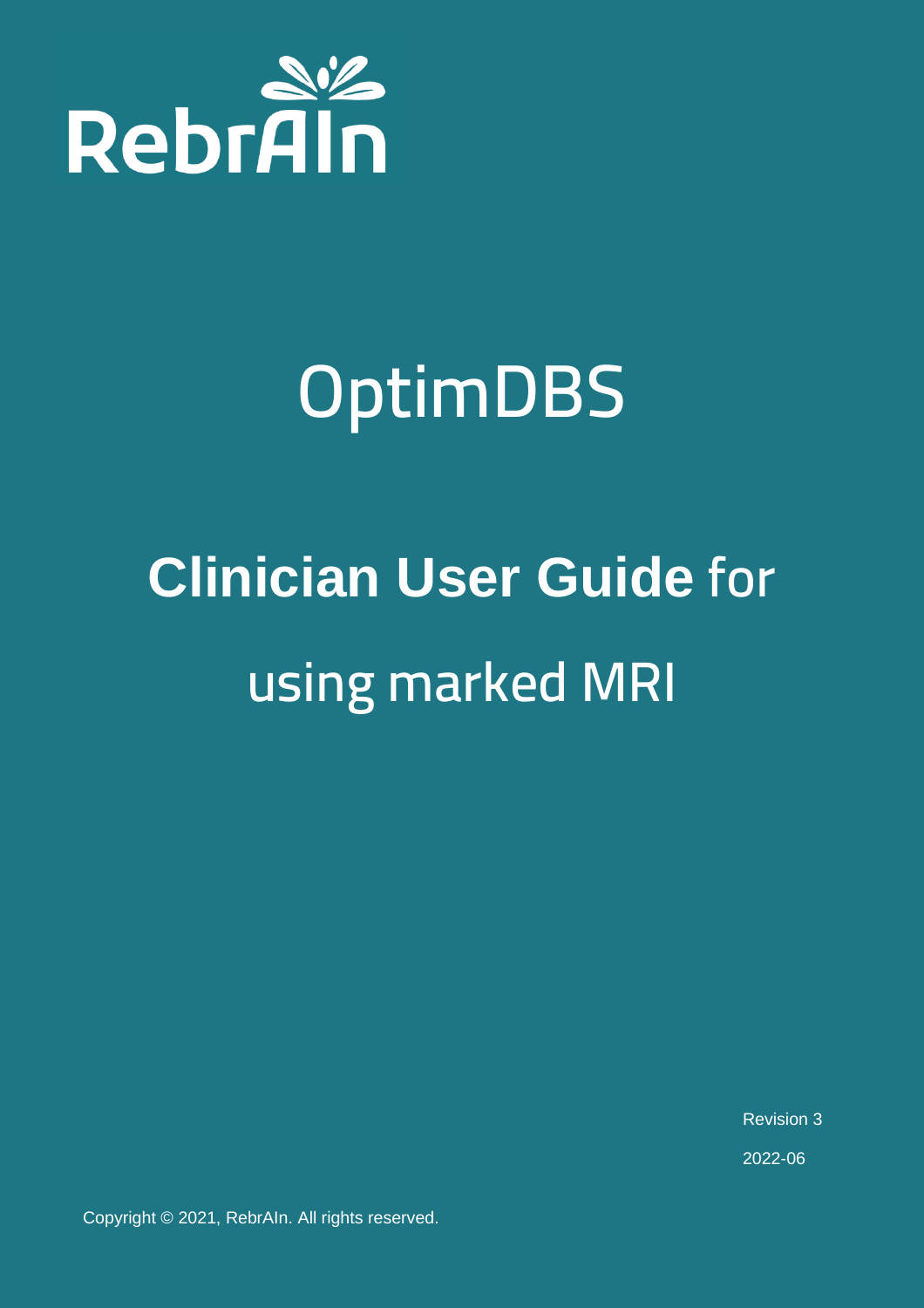# **1. General Information**

This document explains how to retrieve and use during surgery marked MRI with brain targets processed by OptimDBS, a stand-alone software developed by RebrAIn.

It is recommended that you read this user guide carefully before use.



Ce symbole indique que le produit est un dispositif médical



Users should pay particular attention to this symbol indicating important warnings and precautions to be taken into account to use the marked MRI in best conditions and in complete safety.



Indicates the need for the user to consult this instruction for use.

This electronic user guide (in English and other available languages) can be downloaded on [RebrAIn website;](https://rebrain.eu/ifu/) or on "Help" menu on [transfer.rebrain.eu](https://transfer.rebrain.eu/login) once logged in.

A hard copy of this user guide may be requested at no additional cost and delivered within 5 working days.



OptimDBS is a CE marked medical device qualified as class I.

It complies with the requirements of the European Directive 93/42/EEC on medical devices. Marked MRI processed by OptimDBS can therefore be used in accordance with its intended use and its clinical claims, in countries of the European Union where the legislation authorizes it.



This symbol indicates the manufacturer, as defined in European Directive 93/42/EEC.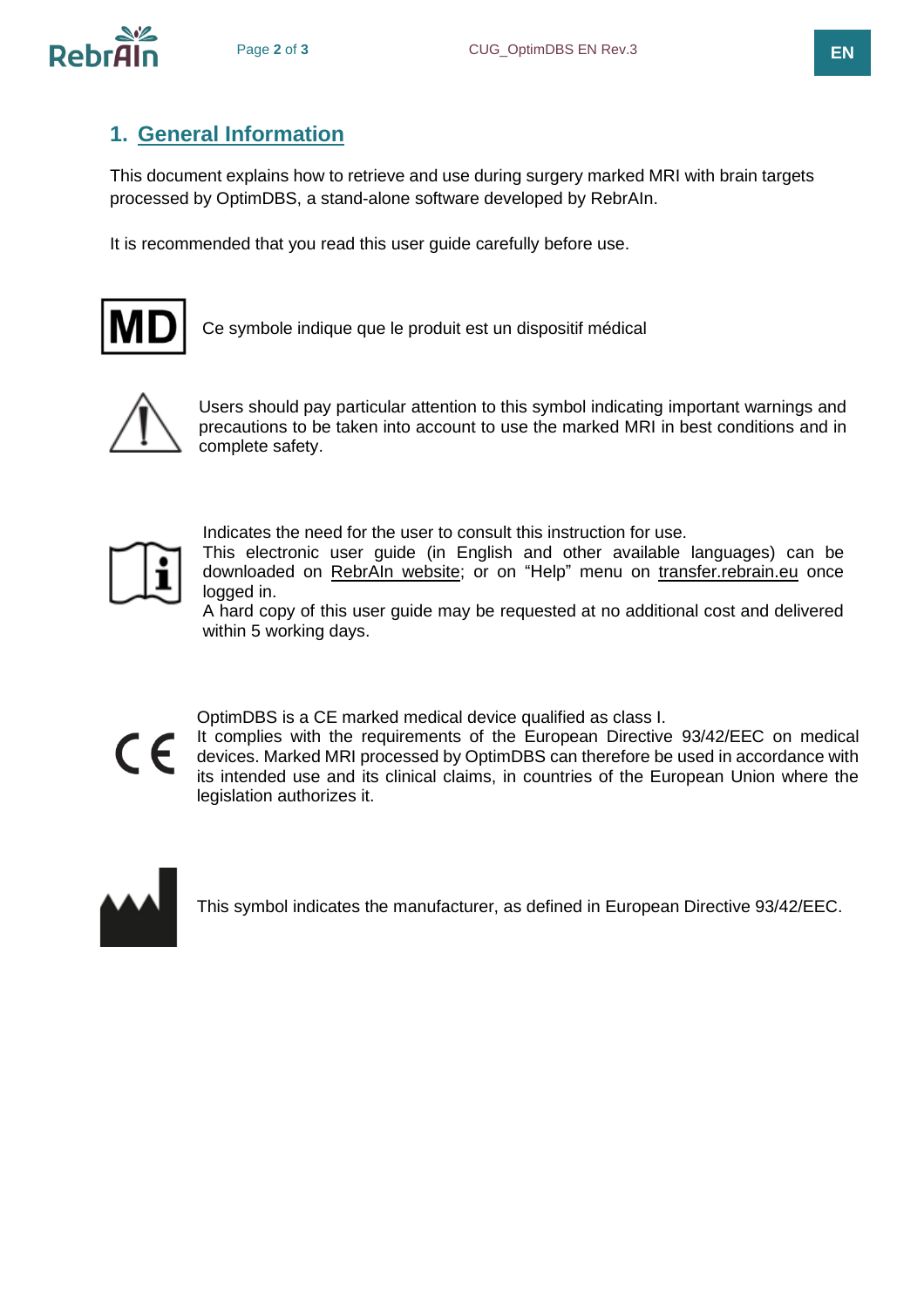

# **2. Description of OptimDBS and marked MRI outputted**

OptimDBS is a semi-automatic stand-alone software application that helps clinicians with surgery planning. From a cerebral MRI of the patient in 3D DICOM Format, OptimDBS outputs an MRI (3D DICOM) with visual indicators at the predicted target coordinates to offer a solution for functional stereotactic targeting in order to add confidence to the clinician's targeting method.

Deep brain stimulation (DBS) is a type of surgical treatment for neurodegenerative diseases such as Parkinson's disease and essential tremor. A crucial step in this procedure is the identification of the brain targets where current is to be delivered through implanted electrodes to alleviate the patient's symptoms. Gamma-knife therapy (radiosurgery, RS) or thermal lesion (high intensity focused ultrasound, HIFU) are other surgical treatments that use the same type of targeting to locate the positions at which controlled lesions need to be delivered.

OptimDBS can predict specific brain targets to support the clinician in their usual targeting method during surgical procedures. The software application is exclusively used by qualified RebrAIn operators. Once the clinician has provided to RebrAIn with an anonymized MRI image in 3D DICOM format, the operator can process to it with OptimDBS. OptimDBS outputs an MRI image with visible markers (white crosses) where the predicted targets are located, which is then sent back to the clinician to assist them during the surgical procedure.

The output image provided by OptimDBS shall in no circumstance be used as the clinician's targeting method. It shall only be used as an additional source of information for the clinician to either increase their confidence in their usual targeting methods or prompt further verifications at the clinician's own discretion.

## **3. Intended use of OptimDBS and marked MRI outputted**

### **Intended Use**

OptimDBS is a stand-alone software application intended to provide a standardized method of neurosurgery stereotaxic target visualization by using prediction algorithms for the treatment of Parkinson's disease and essential tremor. From a cerebral MRI of the patient (3D DICOM), it outputs an MRI in standard 3D DICOM format with visual indicators at the predicted target coordinates which are meant to be used by the clinician as a cross-comparison tool to increase confidence in their usual targeting methods.

### **Patient Population**

OptimDBS is indicated for patients with Parkinson's disease or essential tremor eligible for surgical indication (DBS, lesions surgery). Patient eligibility is the responsibility of the clinician who is following the patient.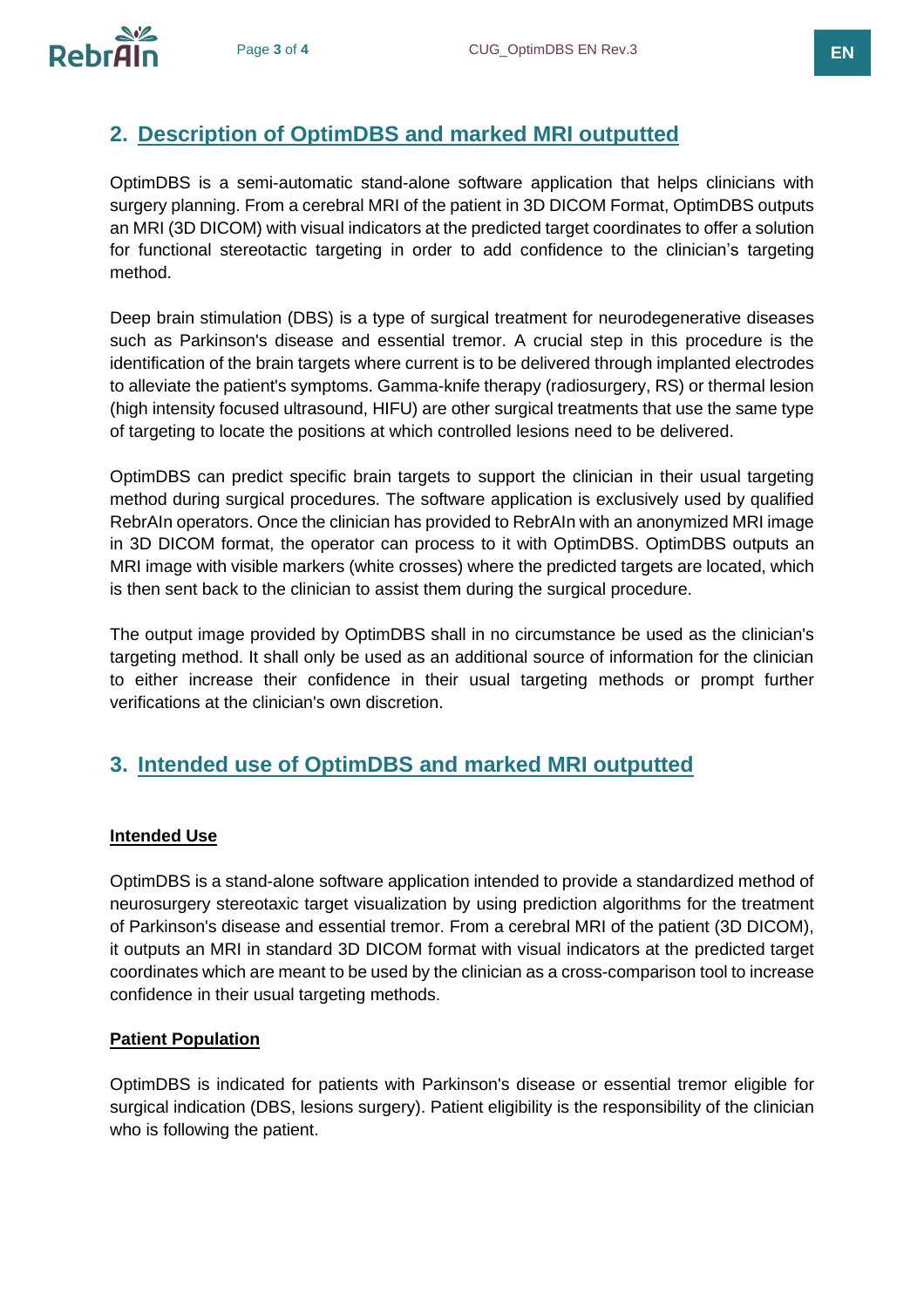

#### **Intended user**

The marked MRI images that have been processed by OptimDBS are intended to be used by the clinician who performs the neurosurgical intervention.

#### **Contraindications**

There is no contraindications when using marked MRI images processed by OptimDBS.

#### **Undesirable side effects**

No adverse effects are expected when using the MRI images marked with predicted brain targets.

## **Responsibility**

The images processed by OptimDBS only provide additional assistance to clinicians. They do not replace or substitute standard targeting methods.

## **4. Clinical benefits and performance characteristics**

## **4.1.Clinical benefits**

With the current intended purpose, clinicians are asked to refer to their own targeting methods in case this method disagree with the marked MRI obtained with OptimDBS. Thus, no patient's benefit is directly expected. If OptimDBS confirms the correct position of the target, OptimDBS increases the clinician's confidence in his gesture, otherwise OptimDBS invites the surgeon to question his targeting and thus could potentially increase the quality of patient care.

### **4.2.Technical performance**

The technical performances of OptimDBS are as follows:

- Implementation of 2 algorithms, both validated, to indicate the position of targets (STN and VIM) for surgical brain procedures;
- Reading of MRI images in 3D DICOM format;
- Semi-automatic processing of MRI images in 3D DICOM format to indicate the targets;
- Output image (marked MRI) remains in DICOM format for compatibility with surgical brain procedures equipment (e.g. planning station)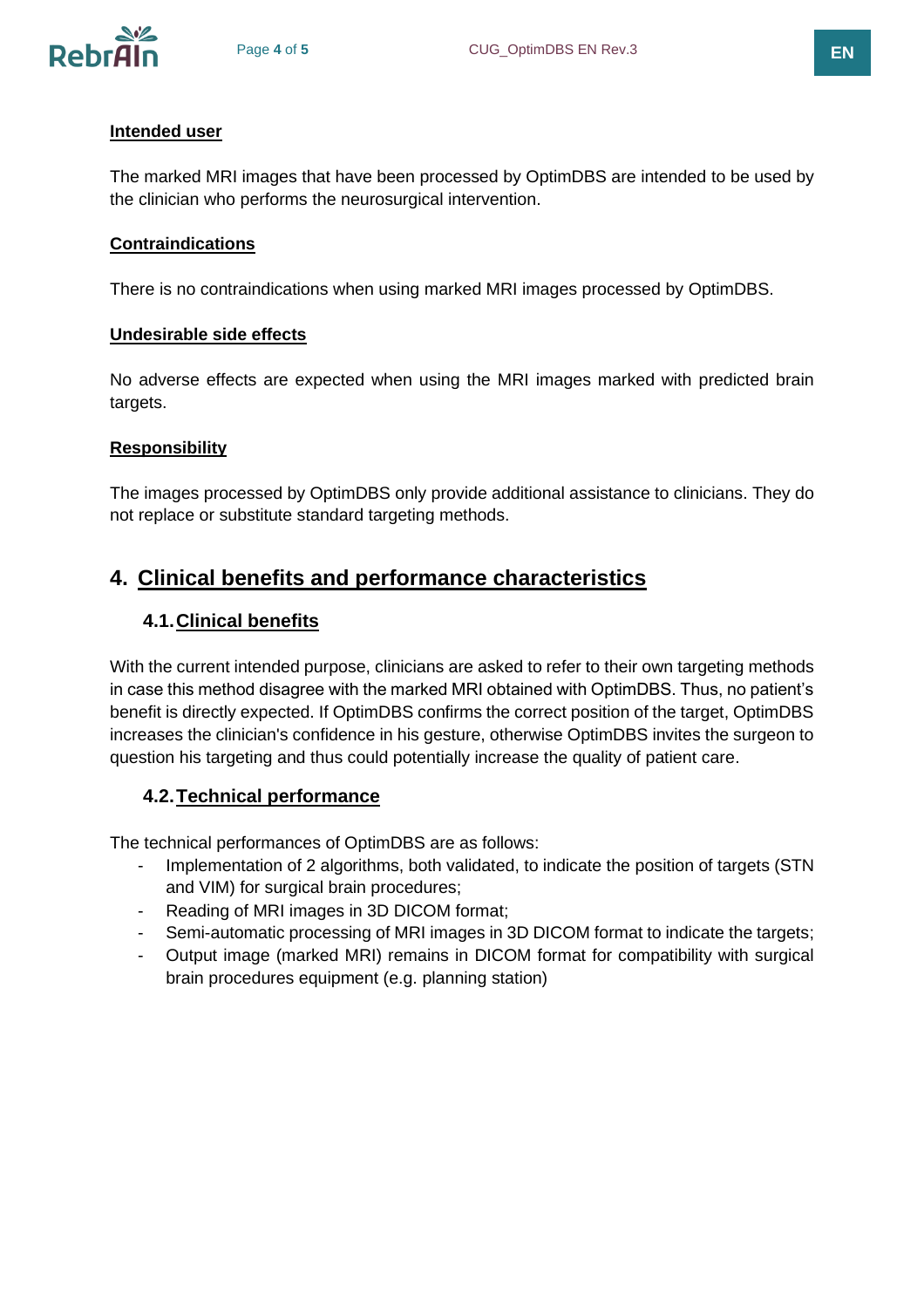

# **5. Warning**

|  | <b>ATTENTION</b>                                                                                                                                                                                                            |
|--|-----------------------------------------------------------------------------------------------------------------------------------------------------------------------------------------------------------------------------|
|  | The marked MRI image should be used by qualified healthcare<br>professionals with skills in medical imaging and neurosurgery.                                                                                               |
|  | Images processed by OptimDBS only provide additional help to<br>٠<br>clinicians. They do not replace or substitute the usual targeting<br>methods.                                                                          |
|  | The marked MRI image should be used by the clinician only as a cross-<br>$\blacksquare$<br>comparison tool to increase confidence in their usual targeting methods<br>and to secure the surgical procedure.                 |
|  | The quality and accuracy of the marked MRI images strongly depend<br>٠<br>on the quality of the provided MRI in 3D DICOM format. Therefore, an<br>MRI with good quality and contrast is needed.                             |
|  | All MRIs sent to RebrAIn for targeting process must be pseudonymized.<br>٠<br>In case of anonymization issues, the files provided will be erased from<br>our databases and you will be required to upload your files again. |
|  | Patient name and date verification require a special attention from the<br>٠<br>clinician, especially after the de-anonymization process.                                                                                   |
|  | Patient eligibility and choice of surgical procedure are the responsibility<br>٠<br>of the patient's clinicians.                                                                                                            |
|  | When using the marked MRI image as a cross-comparison tool during<br>٠<br>surgery, the clinician should verify the sides and quality of the fused<br>images.                                                                |
|  | Clinicians should submit a request for MRI processing at least one day<br>٠<br>before the scheduled surgery date.                                                                                                           |

# **6. Precautions**

## **6.1.Compliant use**

The use of these marked MRI images (3D DICOM) processed by OptimDBS is reserved for clinician planning to perform a neurosurgical intervention for the treatment of patients with Parkinson's disease or Essential Tremor by targeting the subthalamic nucleus, STN, or the ventral intermediate nucleus, VIM.

Any inappropriate use is prohibited.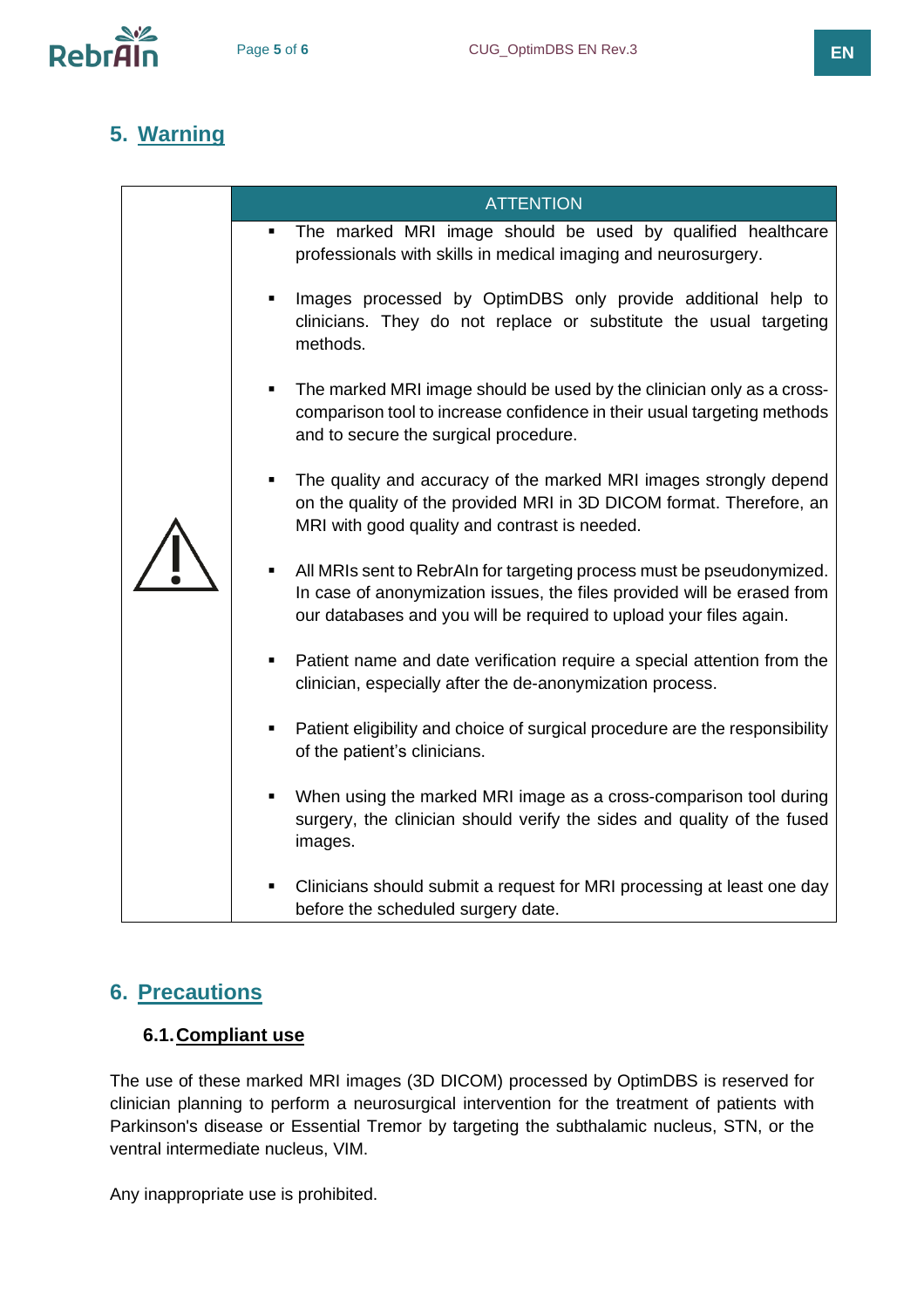

## **6.2.Malfunction and incident reporting**

For any problems related to loading/downloading MRI images or if the marked MRI image:

- is incompatible with the planning station used during neurosurgery.
- is non available or;
- show a discrepancy between the targets obtained during the clinician's usual targeting and the targets obtained on the MRI image processed by OptimDBS,

please send an e-mail to: support@rebrain.eu.

In case of a problem with the marked MRI image processed by OptimDBS (see above), clinicians must operate the patient according to their own clinical protocol.

Any incident or serious incident that has occurred in relation to the use of marked MRI images should be reported to RebrAIn (support@rebrain.eu) and/or to the competent authority of the Member State in which the event occurs.

## **6.3.Electronic version of instruction for use**

Please note that this service is supplied with electronic instructions for use. Please note that the electronic instructions for use are provided in "PDF" format. A suitable software, such as Adobe Acrobat Reader, is required to read them.

Adobe Reader may be obtained from : <https://get.adobe.com/reader/>

These instructions (available in different languages) may be accessed at the following address:

- Directly on https://rebrain.eu/en/ifu/
- On [https://transfer.rebrain.eu/login,](https://transfer.rebrain.eu/login) on "help" menu once connected

A hard-copy of the instructions for use may be obtained within 5 working days at no additional charge by contacting RebrAIn at this email address: support@rebrain.eu

## **7. Instructions for use**

## **7.1.Pseudonymization of MRIs**

It is required to pseudonymize a patient's MRI. This can be done by using your own anonymization process or by using open-source tools or software dedicated to MRI anonymization.

The de-anonymization process and the cross-referencing of patient data are the responsibility of the clinician and/or the hospital.

## **7.2.Application for MRI marking**

Uploading MRI images (3D DICOM) of a patient and downloading MRI images marked with predicted targets can be done using an appropriate web interface: <https://transfer.rebrain.eu/login> or [https://cloud.acronis.com/login.](https://cloud.acronis.com/login)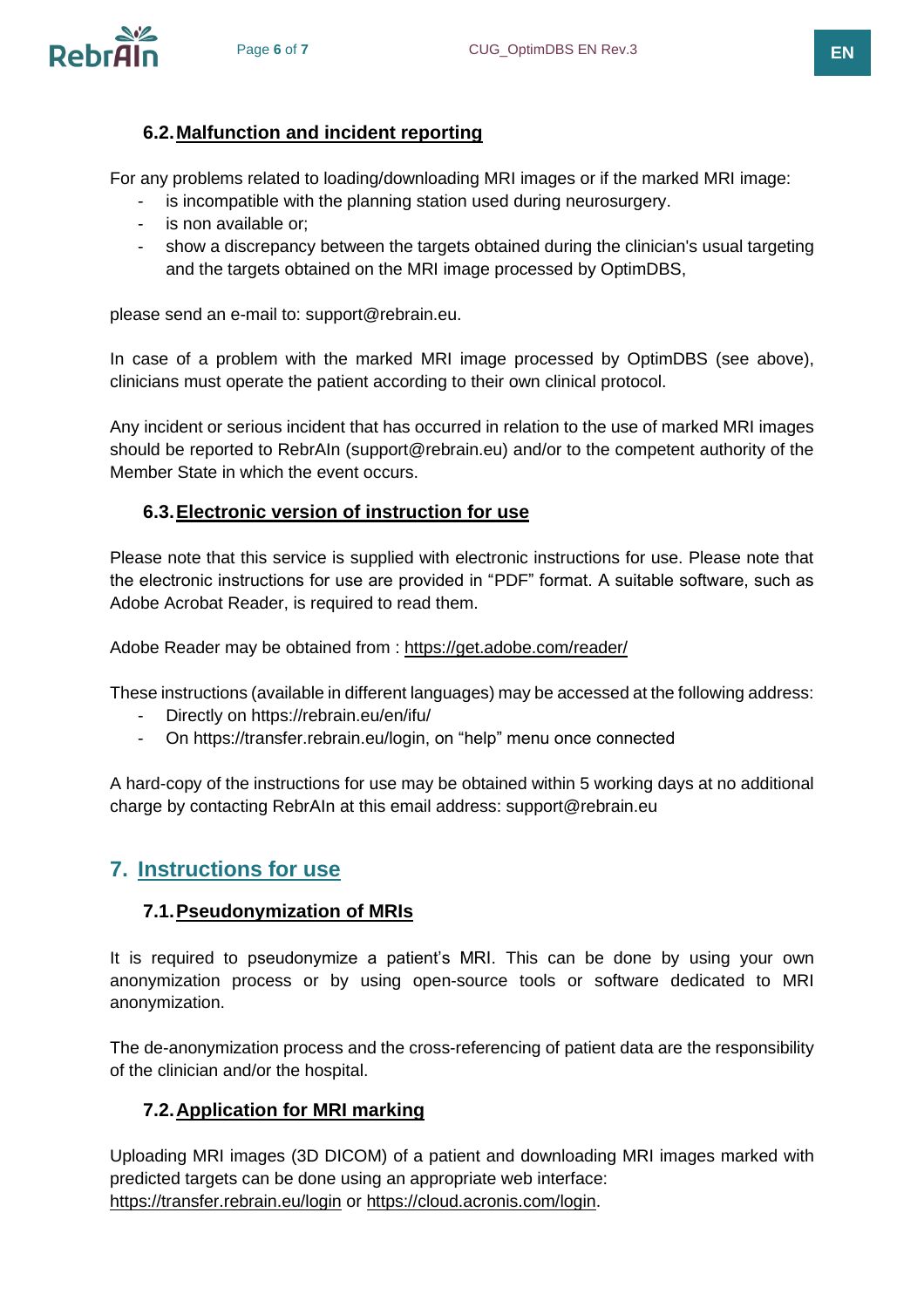

The credentials sent by RebrAIn must be used to log in.

A manual concerning the use of those web interfaces is available directly once connected.

However, the following information must be provided during the request:

- The brain target: STN or VIM;
- The hemisphere to be targeted in case of unilateral marking.

 $\frac{\partial f}{\partial t}$  Warning: If the hemisphere is not indicated, bilateral marking will be performed **by the RebrAIn operators** 

## **7.3.Use of the marked image during a neurosurgical procedure**

The image processed by OptimDBS is provided in 3D DICOM format, a standard and internationally accepted format. Once downloaded, the marked MRI image may be used on any device, used for functional stereotactic targeting, compatible with this format.

The brain targets predicted by OptimDBS are indicated by white crosses, as below:



It is possible that the targets are not on the same slice in the MRI. In this case, it is necessary to navigate between the different slices of the image to find the predicted targets.

# **8. LEGAL CONDITIONS - EXCLUSION OF WARRANTY / LIMITATION OF LIABILITY**

By using this product, you agree to these terms and conditions of use. If you do not agree with the provisions set out, you are not allowed to use this product.

This instruction for use ("IFU") is a non-binding document and may be changed by RebrAIn if necessary. The product shall only be used in compliance with IFU.

This IFU shall be governed by and interpreted in accordance with the laws of France. The sole jurisdiction and venue for actions, any claim or matter relating to the subject matter of this IFU and/or any product liability claim shall be submitted to the competent courts and tribunals. By